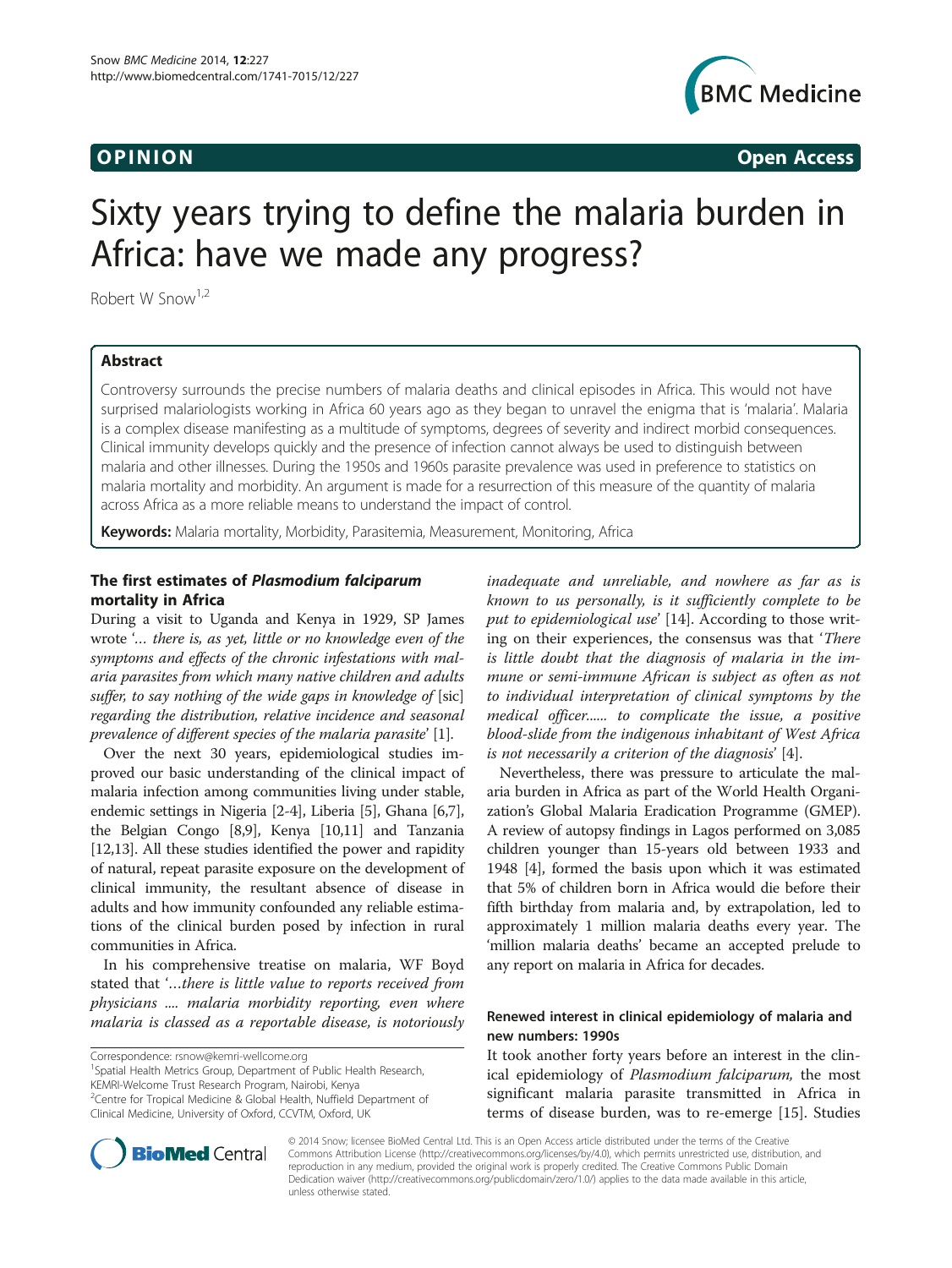using active surveillance for fever with infection, hospitalbased detection of the phenotypes of severe malaria and community-based mortality surveillance increased across Africa generating a wealth of new information. New burden estimates began to emerge based on replications of single studies such as those done by Bruce-Chwatt in the 1950s [\[16,17\]](#page-4-0).

Toward the end of the 1990s, Africa was in the grips of a malaria epidemic [[18\]](#page-4-0). The need to raise the profile of malaria in Africa, as part of advocacy for an increase in financing for the nascent Roll Back Malaria initiative [[19\]](#page-4-0), demanded new numbers. At the same time novel approaches to estimating global cause-specific mortality and disability burdens were gaining credibility for setting international health priorities [\[20\]](#page-4-0). In 1999, combinations of data were used to provide a new estimate of the malaria mortality burden in Africa based on assemblies of survey data on clinical attack rates and verbal autopsy or confirmed malaria death rates [[21\]](#page-4-0). This analysis estimated there were more than 221 million febrile clinical events due to P. falciparum. Approximately one million deaths were directly attributable to malaria in 1995 [\[21](#page-4-0)], a similar finding to that of Bruce-Chwatt's nearly 50 years earlier. Since then adaptations of this approach have been championed by many (including the author), providing new, refined numbers through increasingly complex models and marginal increases in empirical epidemiological data [[22](#page-4-0)-[41](#page-4-0)].

Generating new numbers is at risk of becoming an industry, no longer informed by adequate biological, clinical and public health reflection or need. Do we really know how many clinical events or deaths are due to P. falciparum in Africa? More importantly, are we measuring a quantity that is malaria morbidity and mortality?

# Why is it so difficult to measure the malaria burden in Africa?

Even with comparatively sophisticated surveillance, morbid and fatal events due to malaria in Africa are often treated outside formal health systems and cause of death largely unverifiable. Malaria is a complex disease manifesting as a multitude of symptoms, degrees of severity, with indirect morbid consequences. Without extensive laboratory testing, most symptoms of malaria are indistinguishable from other major causes of morbidity and mortality in young children. Clinical immunity develops quickly during early childhood following repeated parasite exposure, yet how many new infection encounters result in premunition against disease and why some children die and others survive remains unclear [[15\]](#page-4-0). Because immunity develops throughout childhood, the presence of infection cannot always be used to distinguish between malaria and other illnesses sharing similar presenting symptoms.

Recent disease burden estimations have focused almost entirely on direct (those due to the defined clinical syndromes of malaria) measures of morbidity and mortality. For mortality the survey approaches assume that one can use a history from a bereaved relative, a verbal autopsy, to unambiguously assign a death to a single cause, malaria. This is a challenge for even the most experienced clinicians with a severely ill patient in front of them and supported by the best possible laboratory and diagnostic services. Not surprisingly, comparisons of verbal autopsy diagnoses made weeks or months after a child had died of confirmed malaria in hospital have all shown poor sensitivity across Africa [[42](#page-4-0)]. Some have argued that, despite all its limitations, the verbal autopsy is the best tool we currently have [\[43\]](#page-4-0), but it may be too blunt to provide any reliable data on deaths that are an immediate consequence of a single malaria episode.

Epidemiological models of morbidity do not recognize the intrinsic difficulties of measuring these events. Case definitions change with age and with endemicity [\[44](#page-4-0)[-50](#page-5-0)], passive versus active case detection provides very different clinical endpoints [[51\]](#page-5-0) and repeat weekly examinations of the same individual alter the 'natural' incidence of disease [\[52](#page-5-0)]. Standardized clinical endpoints during randomized control trials of new interventions provide important efficacy data, but do not reflect a natural disease burden within trial sites or between sites across different transmission conditions in Africa.

Theory suggests that the association between malaria mortality and transmission intensity is non-linear [\[53](#page-5-0)]; the few data available on severe, life-threatening disease support the position of a non-linear association with transmission intensity that saturates at moderate levels of repeat parasite exposure [\[54,55\]](#page-5-0). In reality, without better measures of disease outcome, the precise relationship between mortality and malaria transmission remains unknown [[56](#page-5-0)].

As part of recent efforts to define the P. falciparum global burden 25 estimates of epidemiologically measured incidence from 16 locations between 1993 and 2001 were used to interpolate risks across the African continent [[30\]](#page-4-0); for mortality, results from 110 verbal autopsy studies from 64 locations and 11 'national' studies in nine African countries were used to provide estimates by year by country between 1980 and 2013 [[37,41\]](#page-4-0). The paucity of empirical disease data in time and across the vast space occupied by diverse epidemiological, social and health system conditions is striking, providing a constant barrier to the generalizability of this approach to burden estimation.

Providing modelled uncertainty around point estimates of morbidity and mortality aims to provide statistical legitimacy for the interpolated burden numbers. The width of the confidence intervals either side of the median point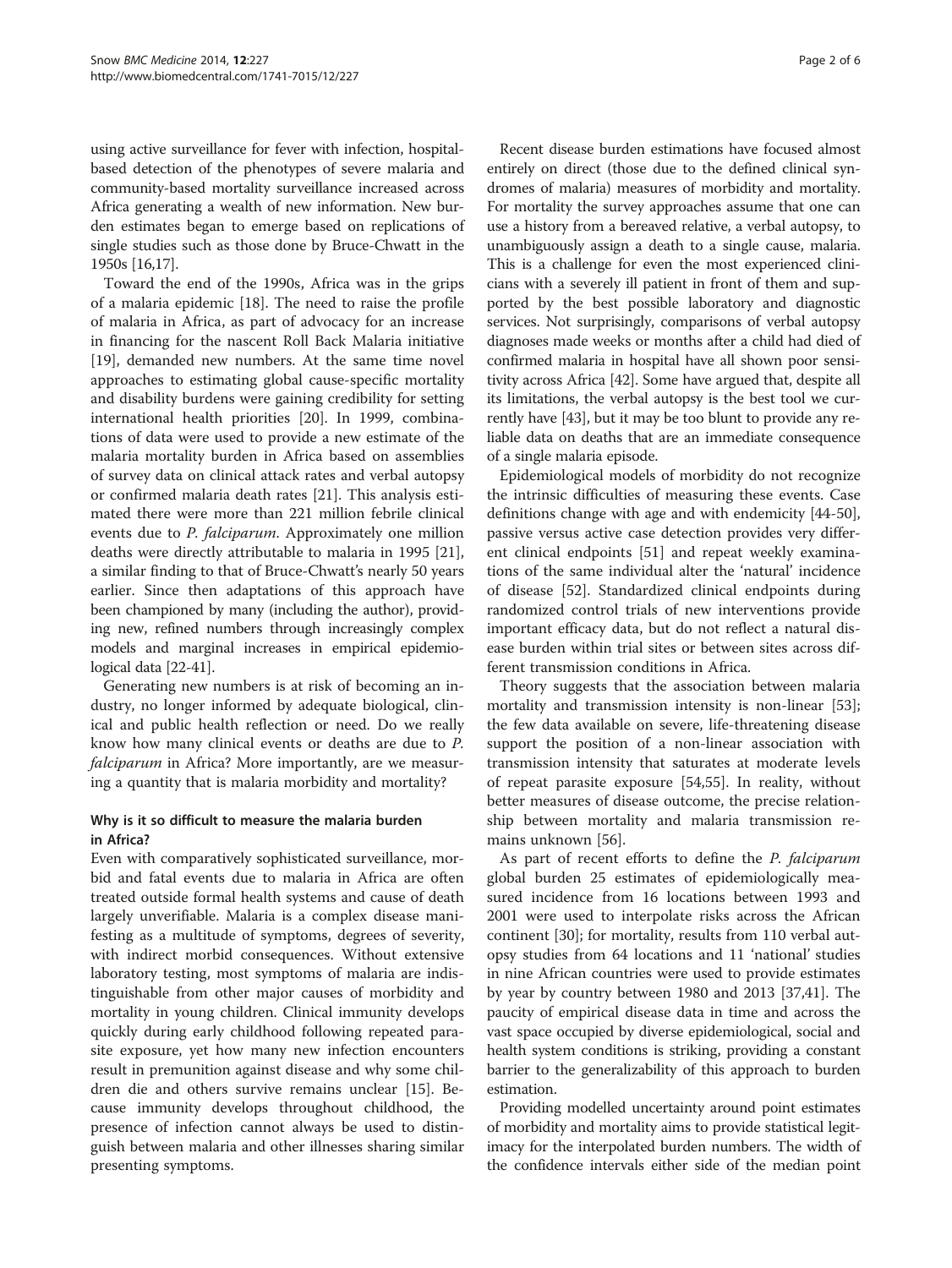estimates are often numerically the same as the median estimate. Inevitably, the confidence intervals overlap between different modelled estimates, leading some to argue that newer modelling approaches are as 'good' as older modelling approaches [[57](#page-5-0)]. A more honest interpretation is that we cannot be statistically confident in any modelled estimate of malaria morbidity or mortality in Africa.

There continues to be a failure to triangulate model predictions with other information on disease burden in Africa. The most recent malaria incidence and mortality models propose that there were more than 19,000 malaria cases and 164 malaria deaths in 2013 in Swaziland [[41\]](#page-4-0). During a national sample survey of infection in 2010 only two infections (one P. falciparum and one P. malariae) were identified by polymerase chain reaction [[58\]](#page-5-0); malaria is a notifiable disease and case investigations of 779 malaria events showed that only 404 cases over three years (2010 to 2012) were a result of locally acquired infections [\[59\]](#page-5-0). The Rwandan government, aiming for elimination, might be equally surprised by the estimated 3,569 deaths directly attributed to P. falciparum in 2013 [\[41\]](#page-4-0). These examples highlight a more general point: we need to evolve a culture of careful multiple data investigation, triangulation and interrogation as a check on modelling approaches to disease burden at global scales.

#### Indirect effects of parasitization

The standard global disease burden approach assumes that one child dies from one disease [\[20\]](#page-4-0); as such, significant indirect consequences of malaria infection are ignored. The consequences of reducing malaria parasite exposure on non-malaria mortality have been described during aggressive vector control across Africa. At Pare-Taveta, on the Kenyan-Tanzanian border, three years of house spraying reduced parasite rates from 60% to 5% and was associated with a halving of infant and underfive mortality that reverted to pre-intervention levels after spraying ceased [[60,61\]](#page-5-0). Indoor house spraying with residual insecticides in a high transmission area of Kenya resulted in an almost immediate 96% reduction in parasite exposure that led within three years to a 44% reduction in crude death rates among all age groups and a 40% reduction in infant mortality [[62](#page-5-0)]. Recently, eight rounds of house-spraying and distribution of insecticide treated nets on the island of Bioko, Equatorial Guinea, between 2004 and 2008 resulted in 95% effective coverage of children younger than five-years old, reduced infection prevalence from 42% to 18% and resulted in a reduction in under-five all-cause mortality from 157 to 55 per 1,000 live births [\[63\]](#page-5-0).

The immediacy of the impact, the effect size and evidence of rebound following cessation of control, all suggest that the reductions seen in overall mortality must be explained by the reductions in parasite exposure and

that these reductions are greater than can be explained through a reduction in malaria-specific mortality alone.

The indirect consequences of malaria infection may be mediated through a number of mechanisms [[64](#page-5-0)]. These include the insidious effects of chronic or repeated infection that lead to increased risks of severe anemia in pregnant women and children, growth retardation of fetuses and low-birth weight newborns [\[27,](#page-4-0)[65](#page-5-0),[66](#page-5-0)]. There is also compelling evidence of the role played by P. falciparum infection in increasing the risks of invasive bacterial disease, most notably non-typhoidal Salmonellae [[67](#page-5-0)-[69](#page-5-0)]. When malaria transmission dramatically declined over ten years on the Kenyan coast the incidence of life-threatening gram-negative bacteremia was halved [\[70\]](#page-5-0), confirming that this was directly related to malaria transmission. Further, there appears to be a protective effect of sickle cell trait against invasive bacterial disease, of the same order as its protection against malaria [\[70\]](#page-5-0).

#### What can we measure?

The indirect impact of malaria infection may exceed any direct mortality outcomes, even if the latter could be measured. All-cause mortality is a definable endpoint and it has been argued that one should view malaria infection as a risk factor for survival, in similar ways to how under nutrition is treated as a risk [[71](#page-5-0)]. This is important because it leads us onto what malaria quantity can be measured.

The complex direct and indirect public health burden posed by malaria in Africa is predominantly caused by a single pathogen, P. falciparum. Other high burden diseases are usually measured from routine survey data on the prevalence and incidence of the pathogen. Unlike HIV, the direct relationship between malaria infection and disease outcomes is complicated by genetically regulated, naturally acquired exposure-dependent immunity and less well understood variations in parasite virulence. As with all diagnostics for most pathogens, there are margins of error in being able to detect malaria parasites in the peripheral blood of infected hosts [\[72\]](#page-5-0). But infection can be measured with a much higher degree of certainty, more rapidly and more ubiquitously than the symptomatic consequences of infection based on a constellation of common childhood symptoms.

In Boyd's manual on malariology it states that 'It is inexcusable to initiate control activities in any community without a prior survey to determine … the endemic level at which malaria is prevailing, and the extent of its localization… ' [\[13\]](#page-4-0). During the GMEP era the prevalence of the malaria parasite in a community was viewed as a reliable index of risk that would define how interventions were spatially targeted, and progress measured [[73](#page-5-0)-[75](#page-5-0)]. National surveys were undertaken in thousands of villages across Africa as part of 'pre-eradication' reconnaissance.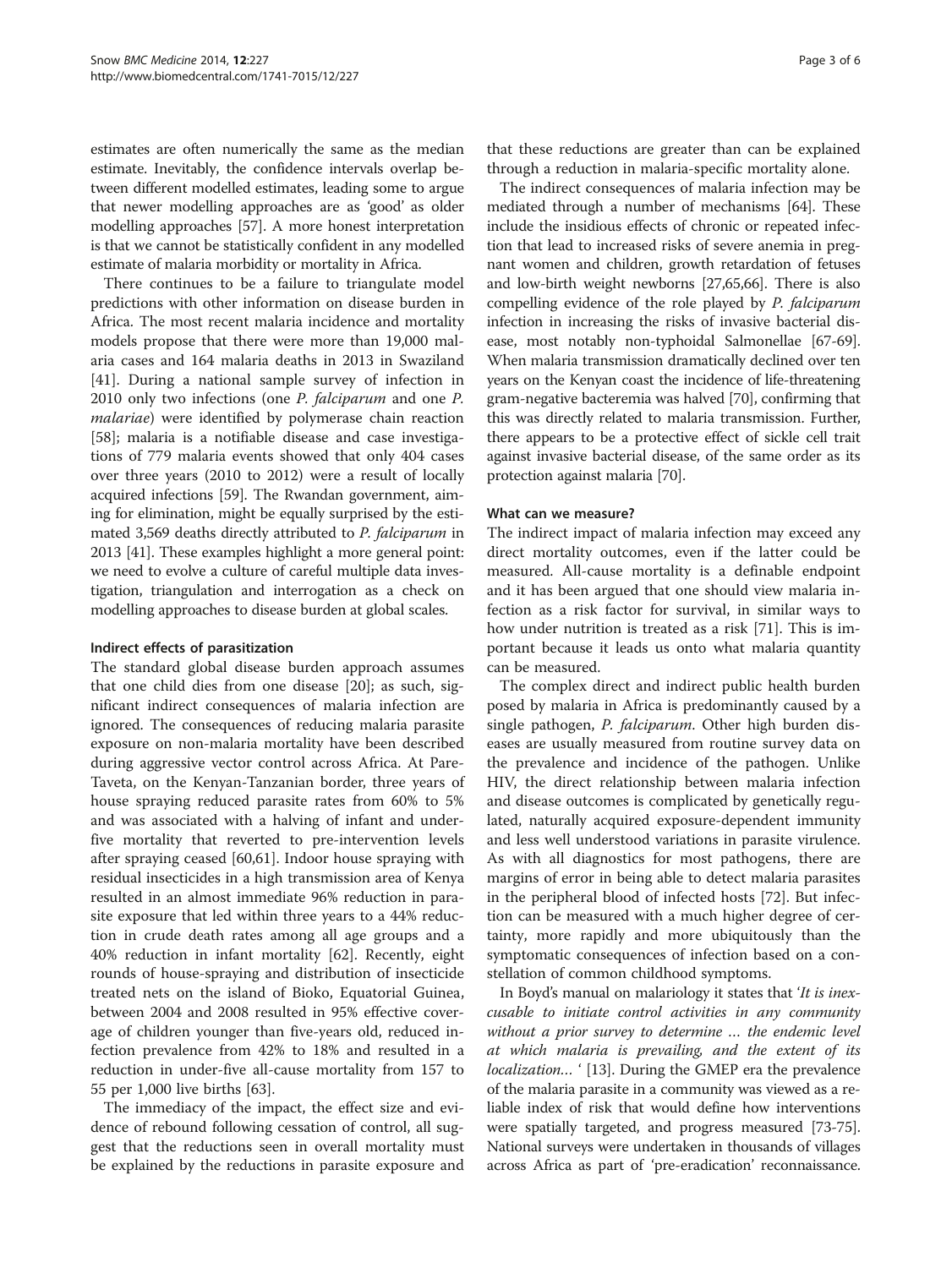During experimental stages of elimination, parasite 'incidence' among infants born during periods of intervention was used to measure the immediacy of control impact [[76\]](#page-5-0).

There has been a renaissance in measuring infection prevalence during national sample household malaria indicator surveys since 2005. These more recent national surveys are poor substitutes for those designed and undertaken during the 1950s and 1960s. Current national malaria parasite prevalence surveys often cover fewer than 20 children younger than five years of age per sampled cluster and rarely consider infection prevalence among the entire community or provide information on multiple parasite or life-cycle stages of detected infections. Nevertheless, when combined with other available survey data, notably the revival of school-based measures of malaria risk [[77](#page-5-0)], these data provide a unique opportunity to interpolate infection risks across space and time. The ubiquity and comparative sensitivity of parasite prevalence as a metric of risk has made it possible, for the first time, to measure changes in parasite exposure across Africa based on 26,746 surveys at 21,341 locations [[78](#page-5-0)].

It has long been recognized that when transmission becomes less intense and unstable, there is a closer association between infection prevalence and disease. Disease is theoretically easier to measure without the confounding influence of immunity [[79](#page-5-0)]. Conversely, under conditions of regular parasite exposure disease is much harder to define and the amount of malaria in a community is better measured by the prevalence of the parasite during a crosssectional survey [\[79\]](#page-5-0). The level of transmission one needs to consider when measuring disease or infection is not clear [\[80](#page-5-0)]; however, if one assumes that when prevalence is more than 5% disease is hard to measure, then this currently covers 519 million people living in 41 countries of sub-Saharan Africa [\[78\]](#page-5-0).

## Conclusions

Are we any less ignorant of malaria's role in the health of communities in Africa since SP James visited East Africa in 1929? We know much more now on the protective role of acquired immunity, the clinical presentations and pathology of malaria as a disease, how disease phenotypes and age-patterns vary according to the intensity of transmission, the diversity of parasite exposure across the continent and the indirect consequences of malaria infection on health.

Multilateral agencies continue to demand actual numbers of a disease intrinsically hard to define, tending to focus on the point median estimates and ignoring the confidence interval. People often argue that some numbers are better than none. Sixty years ago this was probably a fair position; 15 to 20 years ago this might have been legitimate at a time when a case needed to be made to highlight the 40 year neglect of malaria and its threat to global development. At the launch of the GMEP and the more recent Roll Back Malaria (RBM) initiatives, numbers have been useful advocacy tools.

In the absence of reliable civil and health registration systems across a large part of stable endemic sub-Saharan Africa there are two things we can measure: whether someone has died (Millennium Development Goal 4) and whether someone is infected with the malaria parasite (not included in any development goals). The former encompasses the complex array of all risks posed by infection with malaria parasites; the latter is the etiological risk factor for premature mortality. Both are measurable with an acceptable degree of certainty. Yet it remains impossible to provide a single figure of the number of deaths or clinical events resulting from P. falciparum infection; or more importantly, how many of these events have been averted since the launch of unprecedented overseas development assistance since 2000.

It is a tragedy that, despite billions of health dollars spent on the control of malaria in Africa since 2000, we remain so uncertain about the health impact of this funding in 2014. Among countries at the margins of stable transmission in Africa, malaria elimination is now viewed, once again, as possible. In these areas, most infections will lead to an important disease outcome unaffected by acquired immunity and countries will require a sophisticated system of disease surveillance to track progress toward the ambitious target of no new clinical events. However, the majority of Africa's public health burden caused by P. falciparum does not occur at the margins but in the middle belt of sub-Saharan Africa where intense transmission leads to immunity within the first few years of life and the unique distinction of a malaria disease event is much harder to define. Investing now in longitudinal, more traditional, epidemiological metrics of malaria including species-specific infection prevalence, mosquito vector species abundance, bionomics and infectivity, accompanied by carefully assembled, quality assured clinical data from hospitals will provide public health specialists an opportunity to examine the success of continued investment in current control tools. Relying upon models based on inadequate, incomplete data of poorly defined disease outcomes should no longer be acceptable.

#### Competing interests

The author declares that he has no competing interests.

#### Acknowledgements

We are grateful for discussions and earlier comments on a draft of this paper from Abdisalaan Mohamed Noor, Mike English, Abdinasir Amin, Alistair Robb and Philip Bejon. RWS is supported by the Wellcome Trust as Principal Research Fellow (# 079080 & # 103602). The views expressed in this paper do not reflect those of the funders.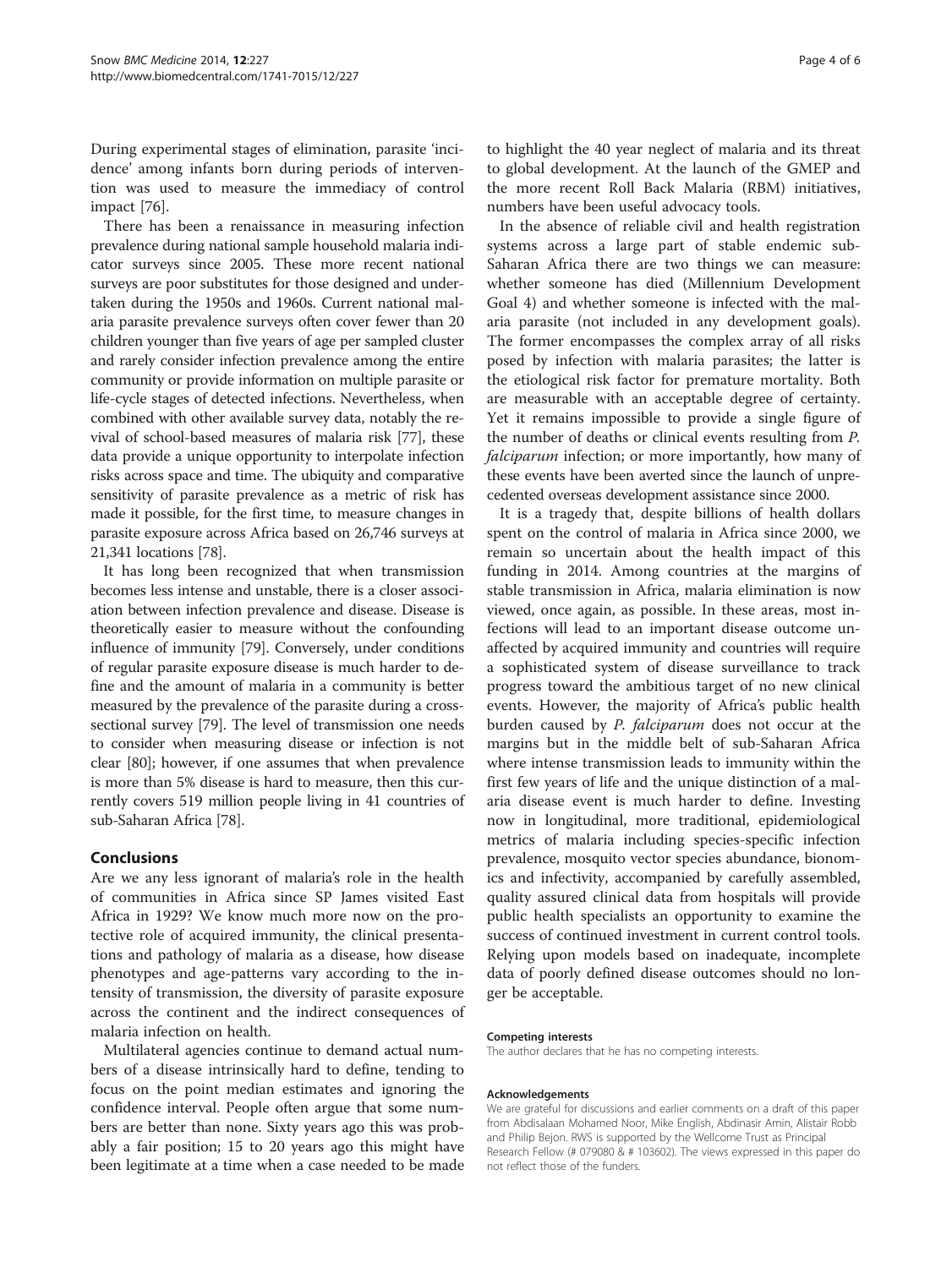#### <span id="page-4-0"></span>Received: 17 September 2014 Accepted: 5 November 2014 Published online: 12 December 2014

#### References

- 1. James SP: Report on a Visit to Kenya and Uganda to Advice on Antimalarial Measures. London: Crown Agents for the Colonies; 1929:48.
- 2. Barber MA, Olinger MT: Studies on malaria in Southern Nigeria. Ann Trop Med Parasitol 1931, 25:461–501.
- Bruce-Chwatt LJ: Malaria in Nigeria. Bull World Health Organ 1951, 4:301-327.
- 4. Bruce-Chwatt LJ: Malaria in African infants and children in Southern Nigeria. Ann Trop Med Parasitol 1952, 46:173–200.
- 5. Miller MJ: Observations on the natural history of malaria in the semiresistant West African. Trans R Soc Trop Med Hyg 1958, 52:152–168.
- 6. Colbourne MJ: Malaria in infancy. Cent Afr J Med 1959, 5:65–69.
- 7. Colbourne MJ, Edington GM: Mortality from malaria in Accra. J Trop Med Hyg 1954, 57:203–210.
- 8. Duren AN: Un essai d'etude d'ensemble du paludisme au Congo Belge. Inst Roy Colonial Sc Nat Médi Mém 1937, 5:26-51.
- 9. Kivits M: Pathologie et Mortalité de l'enfance indigène au Mayumbe, 19. Bruxelles: Institut Royal colonial belge. Sect. des sciences nat. et méd. Mémoires. Coll. in-8"; 1951:33.
- 10. Garnham PCC: Hyperendemic malaria in a native reserve of Kenya and the influence upon its course of atebrin and plasmoquine. Trans R Soc Trop Med Hyg 1935, 29:167–186.
- 11. Garnham PC: Malarial immunity in Africans: effects in infancy and early childhood. Ann Trop Med Parasitol 1949, 43:47–61.
- 12. Wilson DB: Rural hyper-endemic malaria in Tanganyika territory. Trans R Soc Trop Med Hyg 1936, 29:583–618.
- 13. Wilson DB: Implications of malarial endemicity in East Africa. Trans R Soc Trop Med Hyg 1939, 32:435–465.
- 14. Boyd MF: Malariology. A Comprehensive Survey of all Aspects of This Groups of Diseases from a Global Perspective, Volume 2. WB Saunders Co: Philadelphia and London: 1949.
- 15. Greenwood BM, Marsh K, Snow RW: Why do some children develop severe malaria? Parasitol Today 1991, 7:277–281.
- 16. Greenwood BM: Populations at risk. Parasitol Today 1990, 6:188.
- 17. Sturchler D: How much malaria is there worldwide? Parasitol Today 1989, 5:39–40.
- 18. Snow RW, Amratia P, Kabaria CW, Noor AM, Marsh K: The changing limits and incidence of malaria in Africa: 1939–2009. Adv Parasitol 2012, 78:169–262.
- 19. Nabarro D, Tayler EM: The roll back malaria campaign. Science 1998, 280:2067–2068.
- 20. Murray CJ, Lopez AD: Mortality by cause for eight regions of the world: Global Burden of Disease Study. Lancet 1997, 349:1269–1276.
- 21. Snow RW, Craig MH, Deichmann U, Marsh K: Estimating mortality, morbidity and disability due to malaria among Africa's non-pregnant population. Bull World Health Organ 1999, 77:624–640.
- 22. Korenromp E, Williams BG, Gouws E, Dye C, Snow RW: Measurement of trends in childhood malaria mortality in Africa: an assessment of progress toward targets based on verbal autopsy. Lancet Infect Dis 2003, 3:349–358.
- 23. Korenromp EL, Roll Back Malaria Monitoring and Evaluation Reference Group and MERG Task Force on Malaria Morbidity: Malaria Incidence Estimates at Country Level for the Year 2004 – Proposed Estimates and Draft Report, Roll Back Malaria. Geneva: World Health Organization; 2004. [http://www.who.int/malaria/publications/atoz/incidence\\_estimations2.pdf.](http://www.who.int/malaria/publications/atoz/incidence_estimations2.pdf)
- 24. Snow RW, Craig M, Newton C, Steketee RW: The Public Health Burden of Plasmodium Falciparum Malaria in Africa: Deriving the Numbers. Washington DC: The Disease Control Priorities Project (DCPP) Working Paper Number 11; 2003. [http://archives.who.int/prioritymeds/report/append/610snow\\_wp11.pdf.](http://archives.who.int/prioritymeds/report/append/610snow_wp11.pdf)
- 25. Snow RW, Guerra GA, Noor AM, Myint HL, Hay SI: The global distribution of clinical episodes of Plasmodium falciparum malaria. Nature 2005, 434:214–217.
- 26. Rowe AK, Rowe SY, Snow RW, Korenromp EL, Armstrong Schellenberg JRM, Stein C, Nahlen B, Bryce J, Black RE, Steketee RW: The burden of malaria mortality among African children in the year 2000. Int J Epidemiol 2006, 35:691–704.
- 27. Desai M, ter Kuile FO, Nosten F, McGready R, Asamoa K, Brabin B, Newman R: Epidemiology and burden of malaria in pregnancy. Lancet Infect Dis 2007, 7:93–104.
- 28. Roca-Feltrer A, Carneiro I, Armstrong Schellenberg JR: Estimates of the burden of malaria morbidity in Africa in children under the age of 5 years. Trop Med Int Health 2008, 13:771–783.
- 29. World Health Organization: The World Malaria Report 2008; 2008. <http://www.who.int/malaria/publications/atoz/9789241563697/en/>.
- 30. Hay SI, Okiro EA, Patil AP, Gething PW, Guerra CA, Tatem AJ, Snow RW: Estimating the global clinical burden of Plasmodium falciparum malaria in 2007. PLoS Med 2010, 7:e1000290.
- 31. Eisele TP, Larsen D, Walker N, Steketee RW, Cibulskis RE: Saving Lives with Malaria Control: Counting Down to the Millennium Development Goals, RBM Progress & Impact Series no. 3. Geneva: World Health Organization; 2010.
- 32. Eisele TP, Larsen DA, Walker N, Cibulskis RE, Yukich JO, Zikusooka CM, Steketee RW: Estimates of child deaths prevented from malaria prevention scale-up in Africa 2001-2010. Malar J 2012, 11:93.
- 33. Komatsu R, Korenromp EL, Low-Beer D, Watt C, Dye C, Steketee RW, Nahlen BL, Lyerla R, Garcia-Calleja JM, Cutler J, Schwartländer B: Lives saved by Global Fund-supported HIV/AIDS, tuberculosis and malaria programs: estimation approach and results between 2003 and end-2007. BMC Infect Dis 2010, 10:109
- 34. Black RE, Cousens S, Johnson HL, Lawn JE, Rudan I, Bassani DG, Jha P, Campbell H, Walker CF, Cibulskis R, Eisele T, Liu L, Mathers C, Child Health Epidemiology Reference Group of WHO and UNICEF: Global, regional, and national causes of child mortality in 2008: a systematic analysis. Lancet 2010, 375:1969–1987.
- 35. World Health Organization: The World Malaria Report 2011. 2011, [http://www.who.int/malaria/world\\_malaria\\_report\\_2011/en/](http://www.who.int/malaria/world_malaria_report_2011/en/).
- 36. Cibulskis RE, Aregawi M, Williams R, Otten M, Dye C: Worldwide incidence of malaria in 2009: estimates, time trends, and a critique of methods. PLoS Med 2011, 8:e1001142.
- 37. Murray CJ, Rosenfeld LC, Lim SS, Andrews KG, Foreman KJ, Haring D, Fullman N, Naghavi M, Lozano R, Lopez AD: Global malaria mortality between 1980 and 2010: a systematic analysis. Lancet 2012, 379:413–431.
- 38. Liu L, Johnson HL, Cousens S, Perin J, Scott S, Lawn JE, Rudan I, Campbell H, Cibulskis R, Li M, Mathers C, Black RE, Child Health Epidemiology Reference Group of WHO and UNICEF: Global, regional, and national causes of child mortality: an updated systematic analysis for 2010 with time trends since 2000. Lancet 2012, 379:2151-2161.
- 39. Cairns M, Roca-Feltrer A, Garske T, Wilson AL, Diallo D, Milligan PJ, Ghani AC, Greenwood BM: Estimating the potential public health impact of seasonal malaria chemoprevention in African children. Nat Commun 2012, 3:881.
- 40. Griffin JT, Ferguson NM, Ghani AC: Estimates of the changing age-burden of Plasmodium falciparum malaria disease in sub-Saharan Africa. Nat Commun 2014, 5:3136.
- 41. Murray CJ, Ortblad KF, Guinovart C, Lim SS, Wolock TM, Roberts DA, Dansereau EA, Graetz N, Barber RM, Brown JC, Wang H, Duber HC, Naghavi M, Dicker D, Dandona L, Salomon JA, Heuton KR, Foreman K, Phillips DE, Fleming TD, Flaxman AD, Phillips BK, Johnson EK, Coggeshall MS, Abd-Allah F, Abera SF, Abraham JP, Abubakar I, Abu-Raddad LJ, Abu-Rmeileh NM, et al: Global, regional, and national incidence and mortality for HIV, tuberculosis, and malaria during 1990—2013: a systematic analysis for the Global Burden of Disease Study 2013. Lancet 2014, 384:1005–1070.
- 42. Anker M, Black RE, Coldham C, Kalter HD, Quigley MA, Ross D, Snow RW: A Standard Verbal Autopsy Method for Investigating Causes of Death in Infants and Children. Geneva: World Health Organization; 1999.
- 43. Byass P, de Courten M, Graham WJ, Laflamme L, McCaw-Binns A, Sankoh OA, Tollman SM, Zaba B: Reflections on the global burden of disease 2010 estimates. PLoS Med 2013, 10:e1001477.
- 44. Trape JF, Peelman P, Morault-Peelman B: Criteria for diagnosing clinical malaria among a semi-immune population exposed to intense and perennial transmission. Trans R Soc Trop Med Hyg 1985, 79:435–442.
- 45. Rougemont A, Breslow N, Brenner E, Moret AL, Dumbo O, Dolo A, Soula G, Penn L: Epidemiological basis for clinical diagnosis of childhood malaria in endemic zone in West Africa. Lancet 1991, 338:1292–1295.
- 46. Armstrong-Schellenberg JR, Smith T, Alonso PL, Hayes R: What is clinical malaria? Finding case definitions for field research in highly endemic areas. Parasitol Today 1994, 10:439–442.
- 47. Rogier C, Commenges D, Trape JF: Evidence for an age-dependent pyrogenic threshold of Plasmodium falciparum parasitemia in highly endemic populations. Am J Trop Med Hyg 1996, 54:613-619.